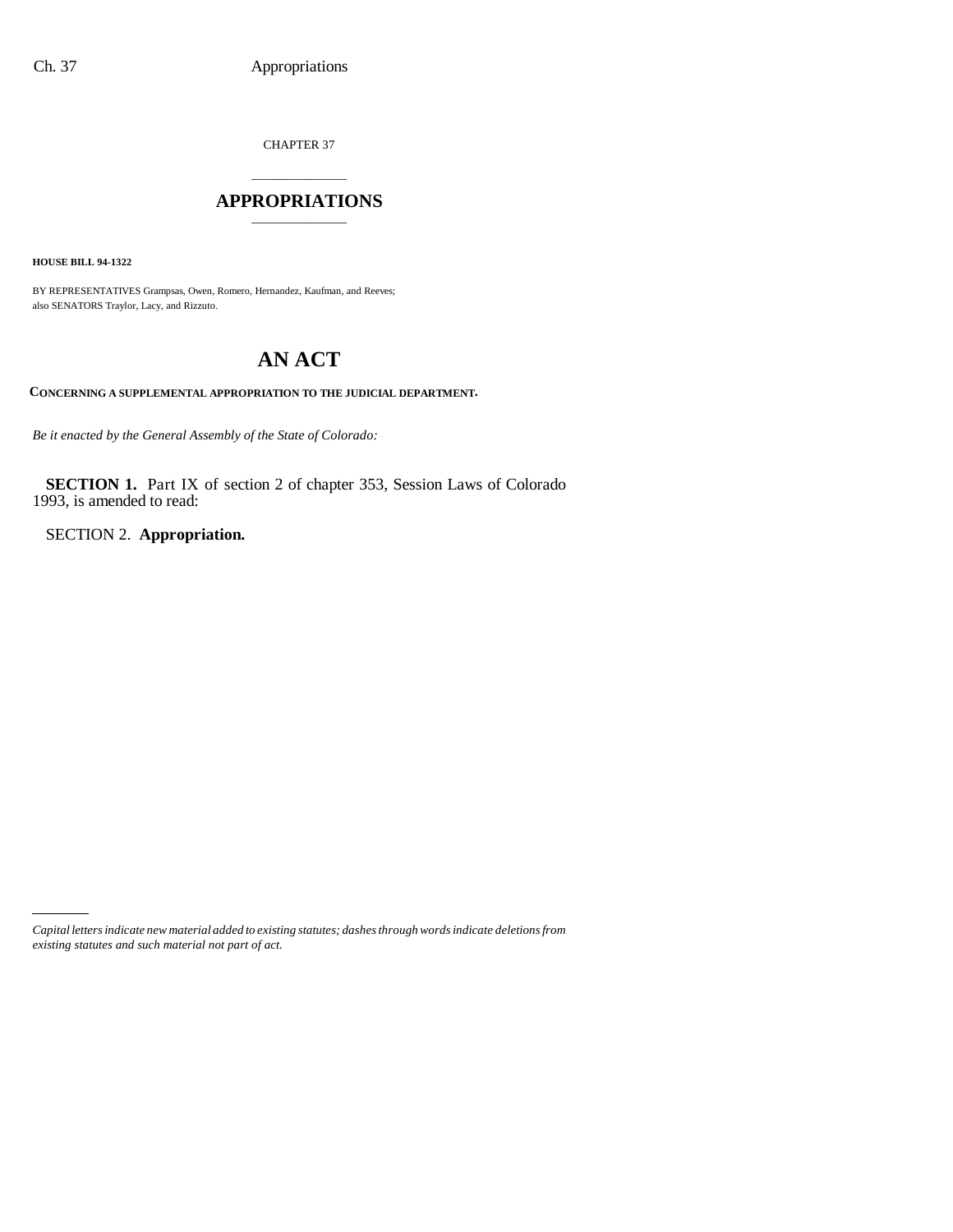|                                     |                           |              |                               | <b>APPROPRIATION FROM</b> |                               |                                     |    |                             |    |                                |  |  |  |
|-------------------------------------|---------------------------|--------------|-------------------------------|---------------------------|-------------------------------|-------------------------------------|----|-----------------------------|----|--------------------------------|--|--|--|
|                                     | ITEM &<br><b>SUBTOTAL</b> | <b>TOTAL</b> | <b>GENERAL</b><br><b>FUND</b> |                           | <b>GENERAL</b><br><b>FUND</b> | <b>CASH</b><br><b>FUNDS</b>         |    | <b>CASH</b><br><b>FUNDS</b> |    | <b>FEDERAL</b><br><b>FUNDS</b> |  |  |  |
|                                     | \$                        | \$           | \$                            | \$                        | <b>EXEMPT</b>                 | \$                                  | \$ | <b>EXEMPT</b>               | \$ |                                |  |  |  |
|                                     |                           |              |                               | <b>PARTIX</b>             |                               |                                     |    |                             |    |                                |  |  |  |
|                                     |                           |              | <b>JUDICIAL DEPARTMENT</b>    |                           |                               |                                     |    |                             |    |                                |  |  |  |
| $(1)$ SUPREME<br><b>COURT</b>       |                           |              |                               |                           |                               |                                     |    |                             |    |                                |  |  |  |
| <b>Personal Services</b>            | 1,871,037                 |              | 1,871,037<br>$(38.0$ FTE)     |                           |                               |                                     |    |                             |    |                                |  |  |  |
| <b>Operating Expenses</b>           | 43,694                    |              | 23,744                        |                           |                               | 19,950 <sup>a</sup>                 |    |                             |    |                                |  |  |  |
| <b>Travel Expenses</b>              | 5,699                     |              | 5,699                         |                           |                               |                                     |    |                             |    |                                |  |  |  |
| Grievance                           |                           |              |                               |                           |                               |                                     |    |                             |    |                                |  |  |  |
| Committee <sup>56</sup>             | 1,700,000                 |              |                               |                           |                               | $1,700,000$ b                       |    |                             |    |                                |  |  |  |
|                                     |                           |              |                               |                           |                               | $(27.9$ FTE)                        |    |                             |    |                                |  |  |  |
| <b>Continuing Legal</b>             |                           |              |                               |                           |                               |                                     |    |                             |    |                                |  |  |  |
| Education <sup>56</sup>             | 230,000                   |              |                               |                           |                               | $218,000^{\mathrm{b}}$              |    | 12,000 °                    |    |                                |  |  |  |
|                                     |                           |              |                               |                           |                               | $(3.8$ FTE)                         |    |                             |    |                                |  |  |  |
| Law Examiner<br>Board <sup>56</sup> | 575,000                   |              |                               |                           |                               | 520,000 <sup>d</sup><br>$(8.5$ FTE) |    | 55,000 e                    |    |                                |  |  |  |
| Law Library                         | 500,000                   |              |                               |                           |                               | 500,000 f                           |    |                             |    |                                |  |  |  |
|                                     |                           |              |                               |                           |                               | $(1.0$ FTE)                         |    |                             |    |                                |  |  |  |
|                                     |                           | 4,925,430    |                               |                           |                               |                                     |    |                             |    |                                |  |  |  |

<sup>a</sup> This amount shall be from copier machine receipts.

b These amounts shall be from annual attorney registration fees and other fees. For purposes of complying with the limitation on state fiscal year spending imposed by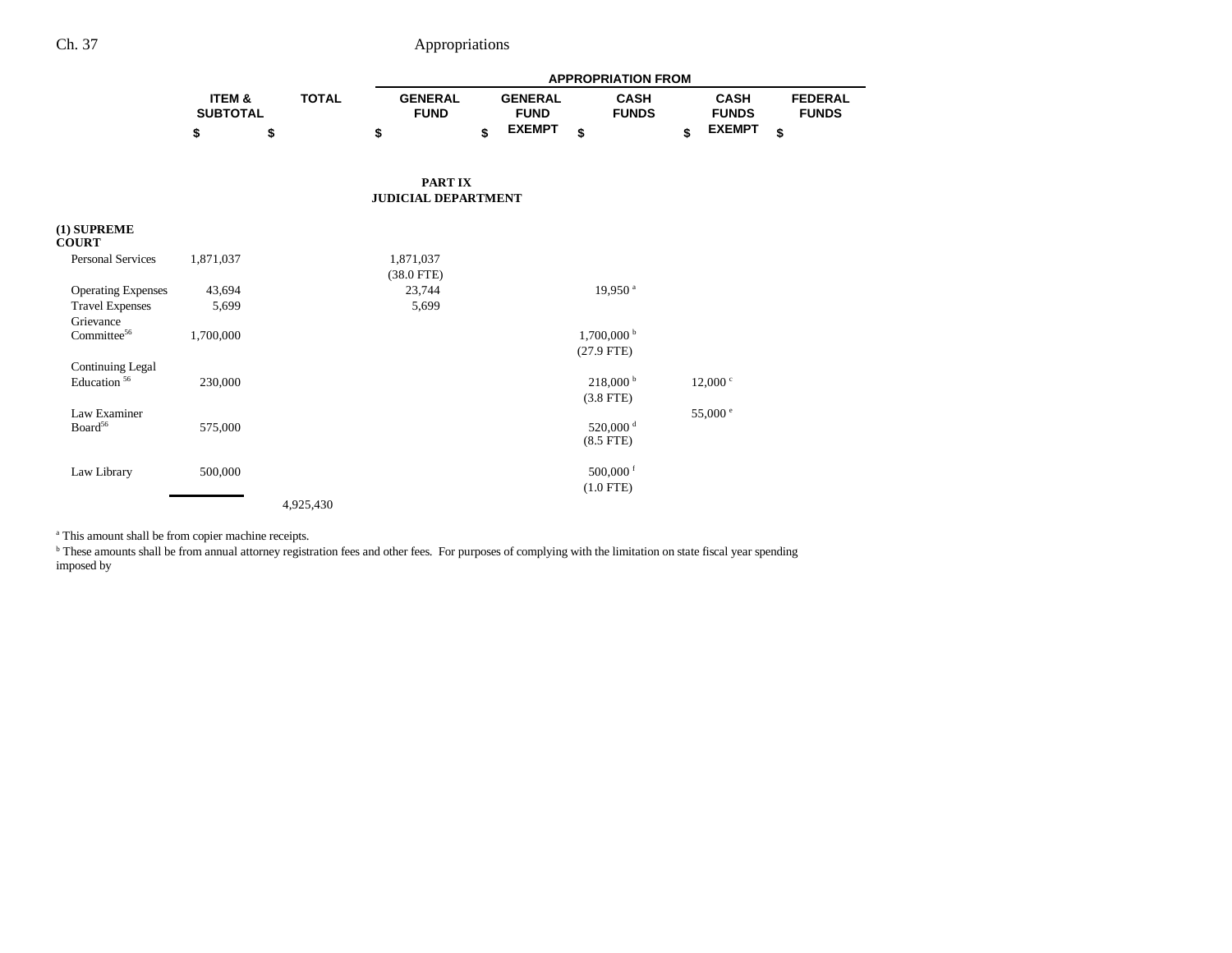Article X, Section 20 of the State Constitution these moneys are included for informational purposes as they are continuously appropriated by a permanent statute or

constitutional provision.

c This amount shall be from reserves in the Continuing Legal Education Fund.

<sup>d</sup> This amount shall be from law examination application fees and other fees. For purposes of complying with the limitation on state fiscal year spending imposed by

Article X, Section 20 of the State Constitution these moneys are included for informational purposes as they are continuously appropriated by a permanent statute or

constitutional provision.

e This amount shall be from reserves in the Law Examiner Board Fund.

f This amount shall be from new attorney registration fees and appellate court filing fees. For purposes of complying with the limitation on state fiscal year spending

imposed by Article X, Section 20 of the State Constitution these moneys are included for informational purposes as they are continuously appropriated by a permanent

statute or constitutional provision.

# **(2) COURT OF APPEALS**

| APPEALS          |  |
|------------------|--|
| Dersonal Cervice |  |

| <b>Personal Services</b>  | 3.862.695 |           | 3.862.695       |           |
|---------------------------|-----------|-----------|-----------------|-----------|
|                           |           |           | $(79.0$ FTE $)$ |           |
| <b>Operating Expenses</b> | 67.635    |           | 66.210          | $1.425$ a |
| <b>Travel Expenses</b>    | 3.562     |           | 3.562           |           |
|                           |           | 3,933,892 |                 |           |

<sup>a</sup> This amount shall be from copier machine receipts.

#### **(3) COURTS ADMINISTRATION**

**(A) Administration** Personal Services<sup>57</sup> 1,770,425 (37.7 FTE) Operating Expenses 200,133 Americans with Disabilities Act Modifications 44,240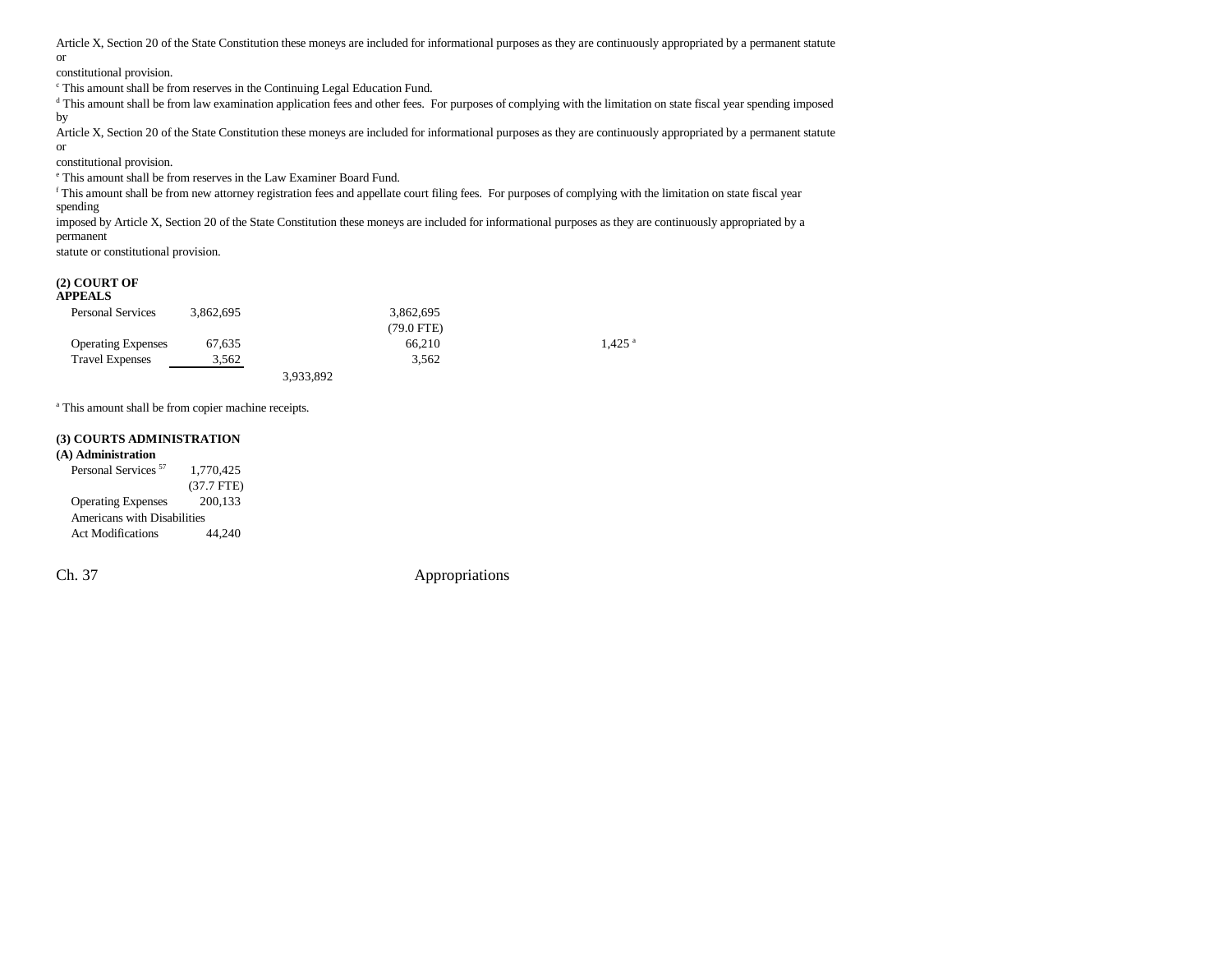|                                                    |           |                                           |  | <b>APPROPRIATION FROM</b>     |    |                               |                                             |    |                             |    |                                |  |  |
|----------------------------------------------------|-----------|-------------------------------------------|--|-------------------------------|----|-------------------------------|---------------------------------------------|----|-----------------------------|----|--------------------------------|--|--|
|                                                    |           | ITEM &<br><b>TOTAL</b><br><b>SUBTOTAL</b> |  | <b>GENERAL</b><br><b>FUND</b> |    | <b>GENERAL</b><br><b>FUND</b> | <b>CASH</b><br><b>FUNDS</b>                 |    | <b>CASH</b><br><b>FUNDS</b> |    | <b>FEDERAL</b><br><b>FUNDS</b> |  |  |
|                                                    | \$        | \$                                        |  | \$                            | \$ | <b>EXEMPT</b>                 | \$                                          | \$ | <b>EXEMPT</b>               | \$ |                                |  |  |
| <b>Travel Expenses</b><br><b>County Courthouse</b> | 14,247    |                                           |  |                               |    |                               |                                             |    |                             |    |                                |  |  |
| Furnishings <sup>58</sup>                          | 245,699   |                                           |  |                               |    |                               |                                             |    |                             |    |                                |  |  |
|                                                    | 2,274,744 |                                           |  | 2,274,744                     |    |                               |                                             |    |                             |    |                                |  |  |
| (B) Administrative Special Purpose                 |           |                                           |  |                               |    |                               |                                             |    |                             |    |                                |  |  |
| Group Health and                                   |           |                                           |  |                               |    |                               |                                             |    |                             |    |                                |  |  |
| Life                                               | 3,578,495 |                                           |  | 3,379,959                     |    |                               | $198.536$ <sup>a</sup>                      |    |                             |    |                                |  |  |
| Short-term                                         |           |                                           |  | 109,618                       |    |                               | 67,762 <sup>a</sup><br>$4,966$ <sup>b</sup> |    | $130,774$ (T) <sup>h</sup>  |    |                                |  |  |
| Disability                                         | 114,584   |                                           |  |                               |    |                               |                                             |    |                             |    |                                |  |  |
|                                                    |           |                                           |  |                               |    |                               | 894 <sup>b</sup>                            |    | 4,072 $(T)^h$               |    |                                |  |  |
| Anniversary                                        | 859,651   |                                           |  | 795,968                       |    |                               | $63,683$ <sup>e</sup>                       |    |                             |    |                                |  |  |
| Increase                                           |           |                                           |  |                               |    |                               |                                             |    |                             |    |                                |  |  |
|                                                    |           |                                           |  |                               |    |                               | 21,588°                                     |    | 42,095 $(T)^h$              |    |                                |  |  |
| Workers'                                           |           |                                           |  |                               |    |                               |                                             |    |                             |    |                                |  |  |
| Compensation                                       | 930,964   |                                           |  | 915,448                       |    |                               | $15,516^{b}$                                |    |                             |    |                                |  |  |
|                                                    |           |                                           |  |                               |    |                               | 2,793 <sup>b</sup>                          |    | $12,723$ $(T)$ <sup>h</sup> |    |                                |  |  |
| <b>Legal Services</b>                              | 105,917   |                                           |  | 105,917                       |    |                               |                                             |    |                             |    |                                |  |  |
| Payment to Risk<br>Management and Property         |           |                                           |  |                               |    |                               |                                             |    |                             |    |                                |  |  |
| Funds                                              | 98,183    |                                           |  | 97,121                        |    |                               | 1,062 <sup>b</sup>                          |    |                             |    |                                |  |  |
|                                                    | 115,402   |                                           |  | 114,099                       |    |                               | 191 <sup>b</sup>                            |    | $1,112$ (T) <sup>h</sup>    |    |                                |  |  |
| <b>Leased Space</b>                                | 170,000   |                                           |  | 170,000                       |    |                               |                                             |    |                             |    |                                |  |  |
| <b>CAPITOL</b>                                     |           |                                           |  |                               |    |                               |                                             |    |                             |    |                                |  |  |
| <b>COMPLEX</b>                                     |           |                                           |  |                               |    |                               |                                             |    |                             |    |                                |  |  |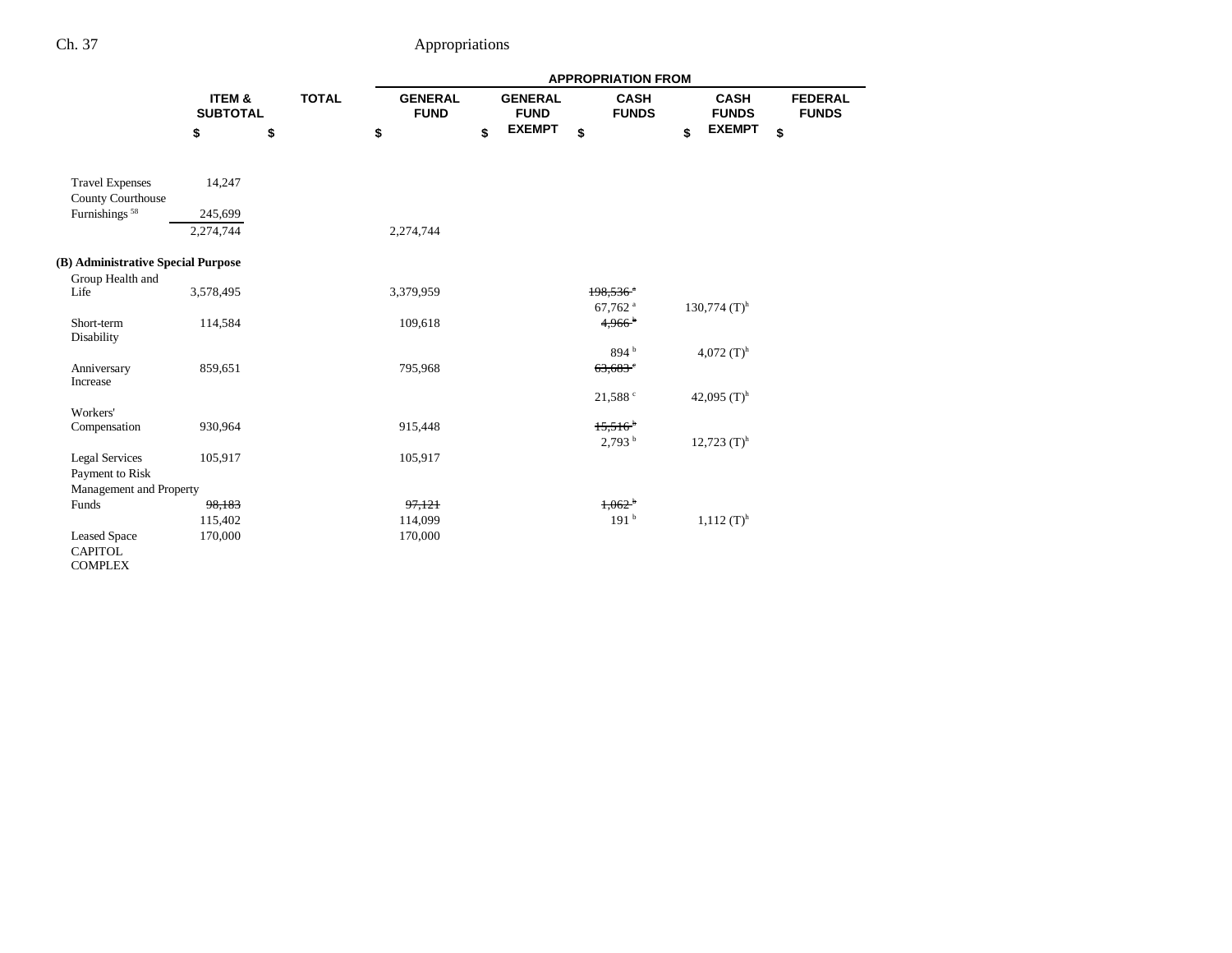| <b>LEASED SPACE</b>            | 10,094    | 10,094      |                      |                  |
|--------------------------------|-----------|-------------|----------------------|------------------|
| Lease Purchase                 | 94,561    | 94,561      |                      |                  |
| Administrative                 |           |             |                      |                  |
| Purposes                       | 242,848   | 242,848     |                      |                  |
|                                |           | $(2.3$ FTE) |                      |                  |
| <b>Administrative Purposes</b> |           |             |                      |                  |
| <b>Travel Expenses</b>         | 142,449   | 142,449     |                      |                  |
| <b>Traffic Court</b>           |           |             |                      |                  |
| Training                       | 10,000    |             |                      | $10,000$ $(T)^d$ |
| <b>Retired Judges</b>          | 13,000    | 13,000      |                      |                  |
| <b>Retired Judges Travel</b>   |           |             |                      |                  |
| Expenses                       | 30,335    | 30,335      |                      |                  |
| <b>Appellate Reports</b>       |           |             |                      |                  |
| Publication                    | 51,834    | 51,834      |                      |                  |
| Office of Dispute              |           |             |                      |                  |
| Resolution                     | 340,229   |             | 340,229 °            |                  |
| Office of Dispute              |           |             |                      |                  |
| <b>Resolution Travel</b>       |           |             |                      |                  |
| Expenses                       | 3,437     |             | $3,437$ <sup>e</sup> |                  |
| Alimony and                    | 466,941   | 115,226     | 351,715              |                  |
| Support                        |           |             |                      |                  |
|                                | 843,226   | 590,226     | $253,000$ f          |                  |
| Judicial                       | 24,443    | 15,183      | $9,260$ <sup>8</sup> |                  |
| Performance                    |           |             |                      |                  |
|                                |           |             |                      | $9,260$ $s$      |
| <b>Travel Expenses</b>         | 1,840     |             | $1,840$ <sup>5</sup> |                  |
|                                |           |             |                      | 1,840 s          |
| Child Support                  |           |             |                      |                  |
| Enforcement                    | 16,766    | 16,766      |                      |                  |
|                                | 7,296,477 |             |                      |                  |
|                                | 7,700,075 |             |                      |                  |
|                                |           |             |                      |                  |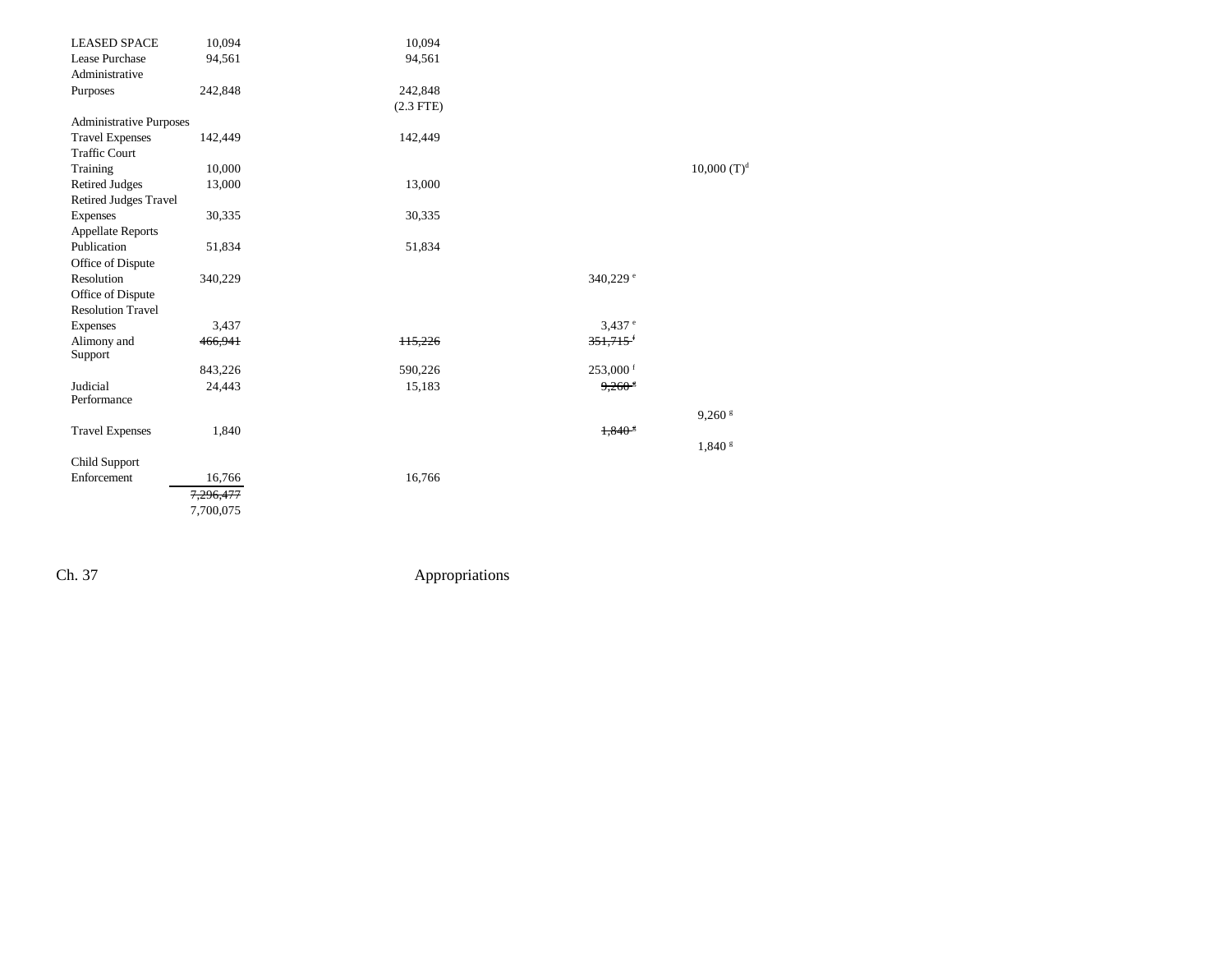|                   |              | <b>APPROPRIATION FROM</b> |  |                |  |              |  |               |  |                |
|-------------------|--------------|---------------------------|--|----------------|--|--------------|--|---------------|--|----------------|
| <b>ITEM &amp;</b> | <b>TOTAL</b> | <b>GENERAL</b>            |  | <b>GENERAL</b> |  | <b>CASH</b>  |  | <b>CASH</b>   |  | <b>FEDERAL</b> |
| <b>SUBTOTAL</b>   |              | <b>FUND</b>               |  | <b>FUND</b>    |  | <b>FUNDS</b> |  | <b>FUNDS</b>  |  | <b>FUNDS</b>   |
|                   |              |                           |  | <b>EXEMPT</b>  |  |              |  | <b>EXEMPT</b> |  |                |

<sup>a</sup> Of this amount, \$61,540 shall be from fines deposited into the Fines Collection Cash Fund pursuant to Section  $18-1-105(1)(a)(III)(D)$ , C.R.S.,  $\frac{$130,774(T)}{1}$ shall be

from the Department of Health, Alcohol and Drug Abuse Division, and \$6,222 shall be from fees collected by the Office of Dispute Resolution pursuant to Section

13-22-305(3) C.R.S.

 $b$  Of these amounts, \$6,894 THESE AMOUNTS shall be from fines deposited into the Fines Collection Cash Fund pursuant to Section 18-1-105(1)(a)(III)(D), C.R.S., and \$14,650(T) shall be from the Department of Health, Alcohol and Drug Abuse Division.

<sup>c</sup> Of this amount, \$19,810 shall be from fines deposited into the Fines Collection Cash Fund pursuant to Section  $18-1-105(1)(a)(III)(D)$ , C.R.S.,  $\frac{42,095(T)}{shall}$ be from

the Department of Health, Alcohol and Drug Abuse Division, and \$1,778 shall be from fees collected by the Office of Dispute Resolution pursuant to Section 13-22-305(3)

C.R.S.

<sup>d</sup> This amount shall be from federal funds appropriated in the Office of Transportation Safety, Colorado Department of Transportation.

e These amounts shall be from fees collected by the Office of Dispute Resolution pursuant to Section 13-22-305(3), C.R.S.

 $f$  This amount shall be available pursuant to Section 13-32-101(a.5)(I), C.R.S.

<sup>g</sup> These amounts shall be from grants collected by the Commission on Judicial Performance pursuant to Section 13-5.5-107, C.R.S.

h THESE AMOUNTS SHALL BE FROM THE DEPARTMENT OF HEALTH, ALCOHOL AND DRUG ABUSE DIVISION.

#### **(C) Judicial/Heritage Complex**

| <b>Personal Services</b>  | 330,752 | 330,752     |             |
|---------------------------|---------|-------------|-------------|
|                           |         | $(3.0$ FTE) |             |
| <b>Operating Expenses</b> | 59.281  | 59.281      |             |
| Parking Lot               |         |             |             |
| Maintenance               | 4.110   |             | $4.110^{a}$ |
|                           | 394,143 |             |             |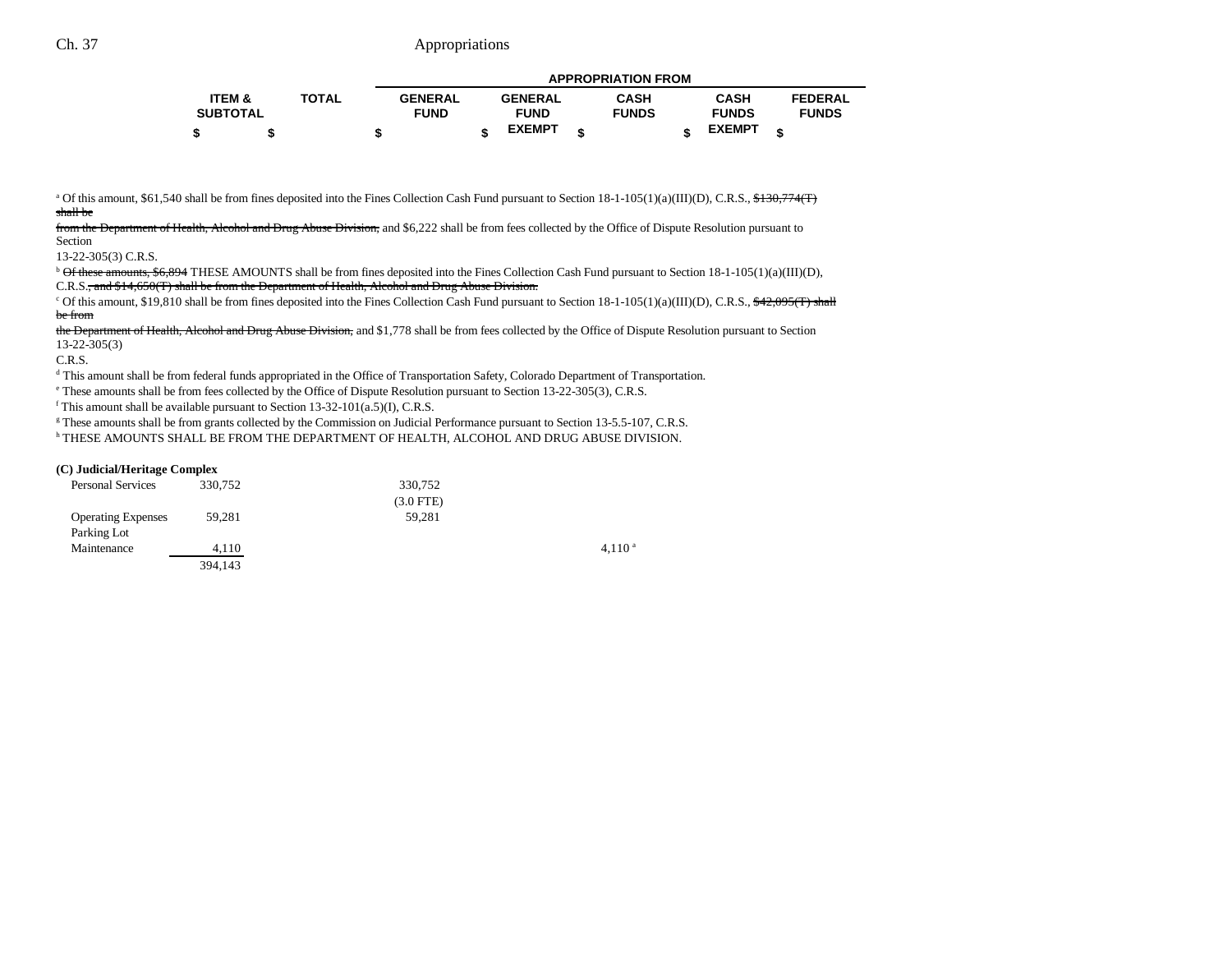<sup>a</sup> This amount shall be from parking receipts.

| (D) Departmental Data Processing            |              |           |
|---------------------------------------------|--------------|-----------|
| (1) Administration                          |              |           |
| <b>Personal Services</b>                    | 869,599      |           |
|                                             | $(16.0$ FTE) |           |
| <b>Operating Expenses</b>                   | 141,136      |           |
| <b>Travel Expenses</b>                      | 8,548        |           |
| Purchase of<br><b>Services</b>              |              |           |
| from Computer<br>Center                     | 971,649      |           |
| Hardware/Software                           |              |           |
| Maintenance                                 | 389,011      |           |
|                                             | 2,379,943    | 2,379,943 |
| (2) Court Automation Plan <sup>59</sup>     |              |           |
| <b>Personal Services</b>                    | 115,016      |           |
|                                             | $(3.0$ FTE)  |           |
| <b>Contract Services</b>                    | 378,950      |           |
| Lease Purchase                              |              |           |
| Payments                                    | 1,237,021    |           |
| Installation/                               |              |           |
| Maintenance                                 |              |           |
| <b>Expenses</b>                             | 448,150      |           |
|                                             | 2,179,137    | 2,179,137 |
| (3) Probation Automation Plan <sup>59</sup> |              |           |
| <b>Contract Services</b>                    | 31,610       |           |
| Lease Purchase                              |              |           |
| Payments                                    | 779,928      |           |
|                                             |              |           |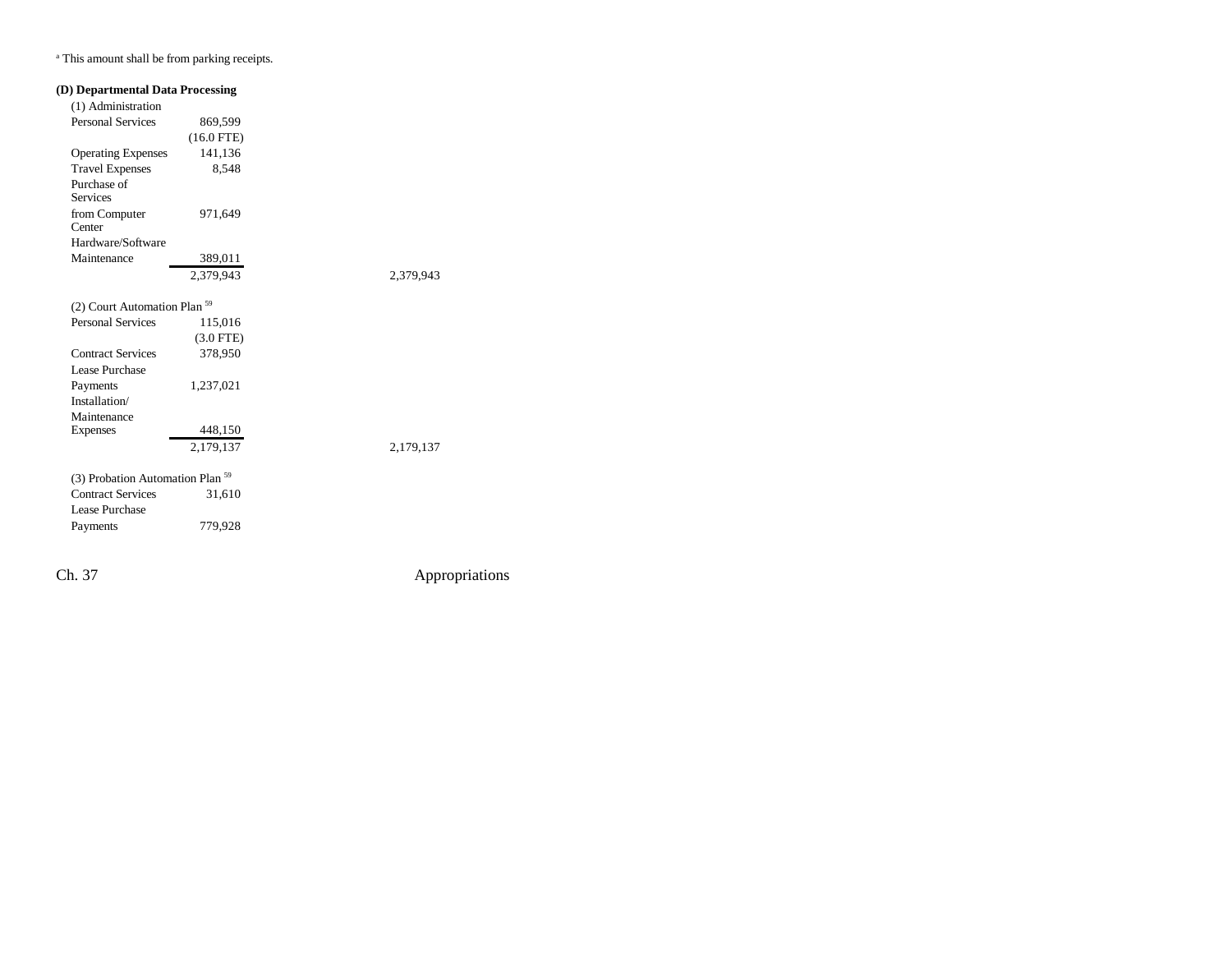|                                               |                           |              | <b>APPROPRIATION FROM</b>     |    |                               |    |                             |    |                             |    |                                |  |
|-----------------------------------------------|---------------------------|--------------|-------------------------------|----|-------------------------------|----|-----------------------------|----|-----------------------------|----|--------------------------------|--|
|                                               | ITEM &<br><b>SUBTOTAL</b> | <b>TOTAL</b> | <b>GENERAL</b><br><b>FUND</b> |    | <b>GENERAL</b><br><b>FUND</b> |    | <b>CASH</b><br><b>FUNDS</b> |    | <b>CASH</b><br><b>FUNDS</b> |    | <b>FEDERAL</b><br><b>FUNDS</b> |  |
|                                               | \$                        | \$           | \$                            | \$ | <b>EXEMPT</b>                 | \$ |                             | \$ | <b>EXEMPT</b>               | \$ |                                |  |
| Installation/<br>Maintenance                  |                           |              |                               |    |                               |    |                             |    |                             |    |                                |  |
| <b>Expenses</b>                               | 324,000                   |              |                               |    |                               |    |                             |    |                             |    |                                |  |
|                                               | 1,135,538                 |              | 1,135,538                     |    |                               |    |                             |    |                             |    |                                |  |
| (4) Appellate Court Systems<br>Lease Purchase |                           |              |                               |    |                               |    |                             |    |                             |    |                                |  |
| Payments                                      | 112,747                   |              | 112,747                       |    |                               |    |                             |    |                             |    |                                |  |
|                                               |                           | 15,772,729   |                               |    |                               |    |                             |    |                             |    |                                |  |
|                                               |                           | 16,176,327   |                               |    |                               |    |                             |    |                             |    |                                |  |
| (4) TRIAL COURTS                              |                           |              |                               |    |                               |    |                             |    |                             |    |                                |  |
| <b>Personal Services</b>                      | 49,926,971                |              | 49,926,971                    |    |                               |    |                             |    |                             |    |                                |  |
|                                               |                           |              | $(1,277.3$ FTE)               |    |                               |    |                             |    |                             |    |                                |  |
| <b>Operating Expenses</b>                     | 2,345,558                 |              | 2,345,558                     |    |                               |    |                             |    |                             |    |                                |  |
| <b>Travel Expenses</b>                        | 185,023                   |              | 185,023                       |    |                               |    |                             |    |                             |    |                                |  |
| Purchase of Microfilm                         |                           |              |                               |    |                               |    |                             |    |                             |    |                                |  |
| <b>Services</b>                               | 86,400                    |              | 86,400                        |    |                               |    |                             |    |                             |    |                                |  |
| Guardian Ad Litem                             | 4,556,448                 |              | 4,556,448                     |    |                               |    |                             |    |                             |    |                                |  |
|                                               | 4,233,717                 |              | 4,233,717                     |    |                               |    |                             |    |                             |    |                                |  |
| Dependency and                                |                           |              |                               |    |                               |    |                             |    |                             |    |                                |  |
| Neglect                                       | 2,613,182                 |              | 2,613,182                     |    |                               |    |                             |    |                             |    |                                |  |
|                                               | 2,751,782                 |              | 2,751,782                     |    |                               |    |                             |    |                             |    |                                |  |
| Mental Health                                 | 402,784                   |              | 402,784                       |    |                               |    |                             |    |                             |    |                                |  |
|                                               | 421,484                   |              | 421,484                       |    |                               |    |                             |    |                             |    |                                |  |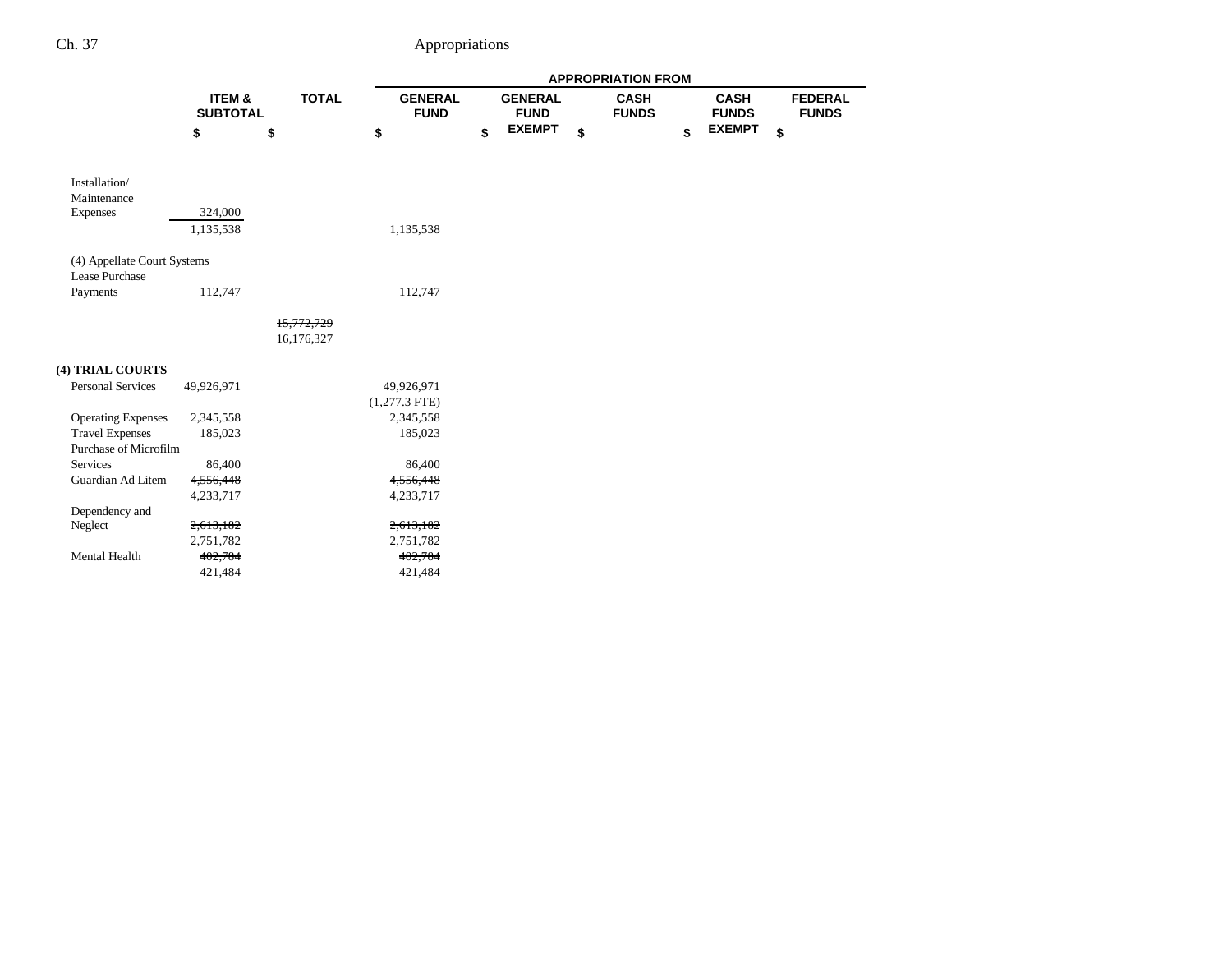| Other Appointments       | 518,515   |                       | 518,515     |                          |                     |
|--------------------------|-----------|-----------------------|-------------|--------------------------|---------------------|
|                          | 343,515   |                       | 343,515     |                          |                     |
| <b>Jury Costs</b>        | 1,407,665 |                       | 1,407,665   |                          |                     |
|                          | 1,634,829 |                       | 1,634,829   |                          |                     |
| <b>Court Costs</b>       | 4,129,446 |                       | 4,129,446   |                          |                     |
|                          | 5,040,171 |                       | 5,040,171   |                          |                     |
| Office of Court          |           |                       |             |                          |                     |
| <b>Appointed Counsel</b> | 31,397    |                       | 31,397      |                          |                     |
|                          |           |                       | $(1.0$ FTE) |                          |                     |
| Collections              |           |                       |             |                          |                     |
| Investigators            | 680,598   |                       |             | 680,598 <sup>a</sup>     |                     |
|                          |           |                       |             | $(21.3$ FTE)             |                     |
| Involuntary              |           |                       |             |                          |                     |
| Commitments              | 8,344     |                       |             |                          | $(3,344)$ $(T)^{b}$ |
| Sex Offender             |           |                       |             |                          |                     |
| Surcharge                | 47,202    |                       |             | 47,202 $\degree$         |                     |
| Victim                   | 5,000,000 |                       |             | $5,000,000$ <sup>d</sup> |                     |
| Compensation             |           |                       |             |                          |                     |
| Victim Assistance        | 5,100,000 |                       |             | $5,100,000$ <sup>c</sup> |                     |
|                          | 5,500,000 |                       |             | 5,500,000 $^{\circ}$     |                     |
|                          |           | <del>77,039,533</del> |             |                          |                     |
|                          |           | 78,236,991            |             |                          |                     |

<sup>a</sup> This amount shall be from fines deposited into the Fines Collection Cash Fund pursuant to Section 18-1-105(1)(a)(III)(D), C.R.S.

<sup>b</sup> This amount shall be from federal funds appropriated in the Department of Health, Alcohol and Drug Abuse Division, pursuant to Section 25-1-1112 C.R.S.

c This amount shall be from the Sex Offender Surcharge Fund.

<sup>d</sup> This amount shall be from the Crime Victim Compensation Fund. For purposes of complying with the limitation on state fiscal year spending imposed by Article X,

Section 20 of the State Constitution, these moneys are included for informational purposes as they are continuously appropriated by a permanent statute or constitutional

provision.

e This amount shall be from the Victims and Witnesses Assistance and Law Enforcement Fund. For purposes of complying with the limitation on state fiscal year spending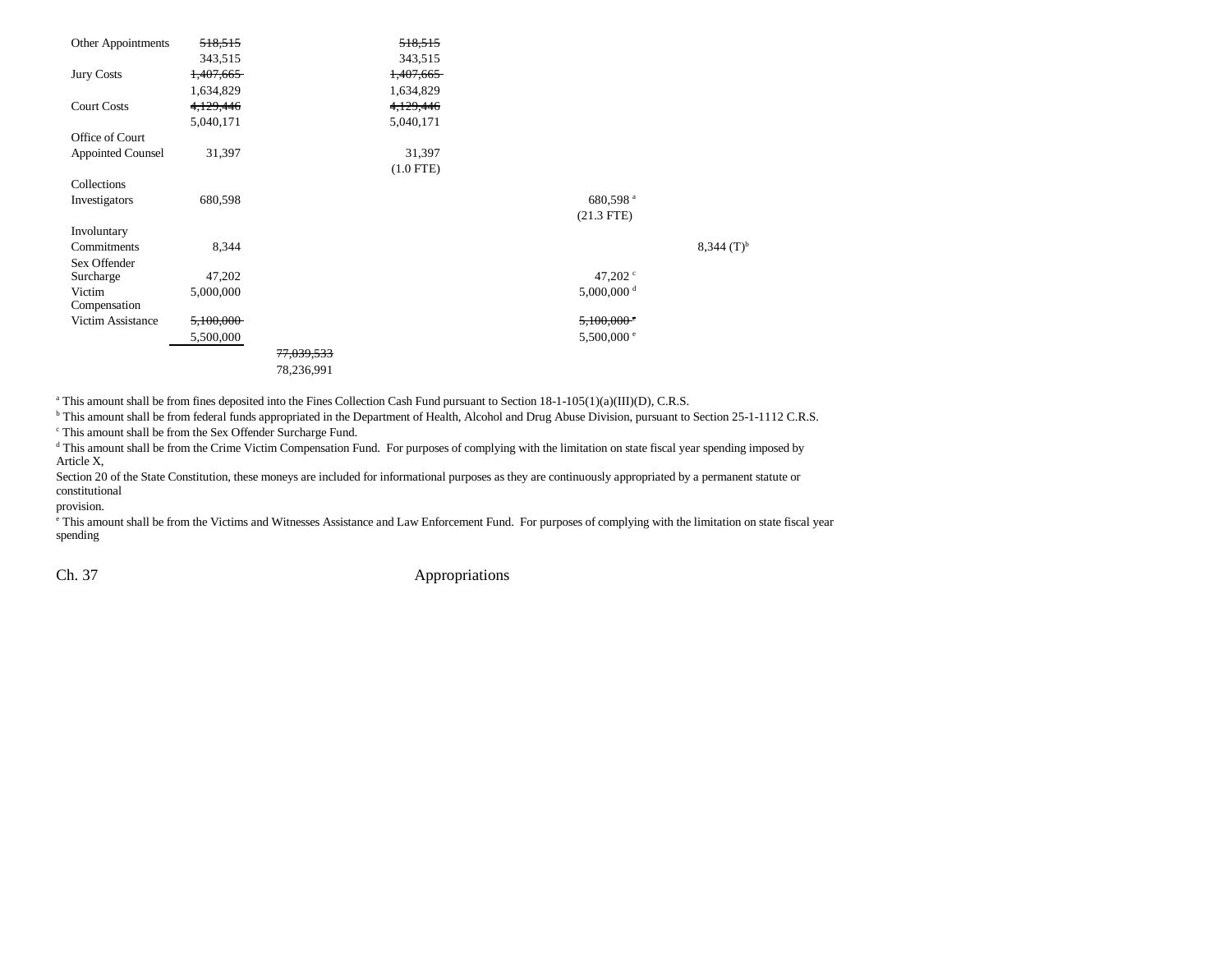|                 |              |                | <b>APPROPRIATION FROM</b> |                |  |              |  |               |                |  |
|-----------------|--------------|----------------|---------------------------|----------------|--|--------------|--|---------------|----------------|--|
| ITEM &          | <b>TOTAL</b> | <b>GENERAL</b> |                           | <b>GENERAL</b> |  | <b>CASH</b>  |  | <b>CASH</b>   | <b>FEDERAL</b> |  |
| <b>SUBTOTAL</b> |              | <b>FUND</b>    |                           | <b>FUND</b>    |  | <b>FUNDS</b> |  | <b>FUNDS</b>  | <b>FUNDS</b>   |  |
|                 |              |                |                           | <b>EXEMPT</b>  |  |              |  | <b>EXEMPT</b> | ¢              |  |

imposed by Article X, Section 20 of the State Constitution, these moneys are included for informational purposes as they are continuously appropriated by a permanent

statute or constitutional provision.

### **(5) PROBATION AND RELATED SERVICES**7a

| <b>Personal Services</b>        | 19,854,310 | 19,854,310         |                        |                              |
|---------------------------------|------------|--------------------|------------------------|------------------------------|
|                                 |            | $(484.0$ FTE)      |                        |                              |
| <b>Operating Expenses</b>       | 510,542    | 510,542            |                        |                              |
| <b>Travel Expenses</b>          | 236,940    | 236,940            |                        |                              |
| <b>Intensive Supervision</b>    |            |                    |                        |                              |
| <b>Operating Expenses</b>       | 96,309     | 96,309             |                        |                              |
| <b>Intensive Supervision</b>    |            |                    |                        |                              |
| <b>Travel Expenses</b>          | 44,707     | 44,707             |                        |                              |
| Drug Initiative                 |            |                    |                        |                              |
| Project                         | 140,350    | 17,000(M)          | $18,000^{\text{ a}}$   | $105,350$ (T) <sup>b</sup>   |
| Offender Services <sup>61</sup> | 447,500    |                    | 362,000 $a$            | 85,500 °                     |
| Electronic Monitoring/          |            |                    |                        |                              |
| Drug Testing                    | 456,080    | 456,080 $^{\rm d}$ |                        |                              |
| Alcohol/Drug                    |            |                    |                        |                              |
| Driving                         |            |                    |                        |                              |
| <b>Safety Contract</b>          | 2,567,948  |                    | $2,567,948$ (T)<br>e   |                              |
|                                 |            |                    |                        |                              |
|                                 |            |                    |                        | $2,567,948$ (T) <sup>e</sup> |
| Collections                     |            |                    |                        |                              |
| Investigators                   | 116,712    |                    | $116,712$ <sup>f</sup> |                              |
|                                 |            |                    | $(4.0$ FTE)            |                              |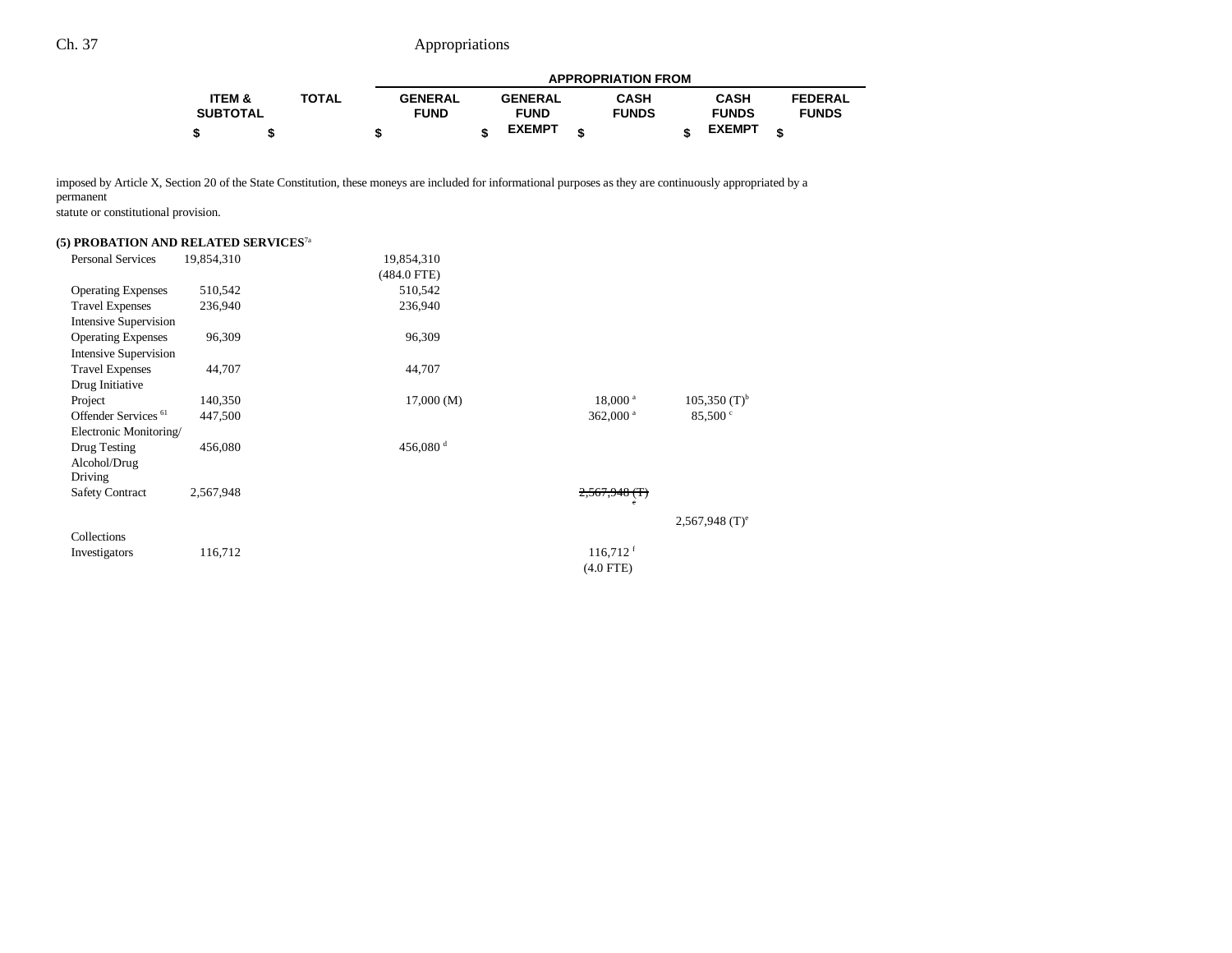Drug Offender

Assessment 410,000 243,150 g 166,850 (T)b ~

24,881,398

<sup>a</sup> These amounts shall be from the Offender Services Fund pursuant to Section 16-11-214(1), C.R.S.

<sup>b</sup> These amounts THIS AMOUNT shall be from federal funds appropriated in the Department of Public Safety, Division of Criminal Justice.

106,668 s 303,332

c This amount shall be from reserves in the Offender Services Fund.

 $^{\text{d}}$  Of this amount, \$134,320 shall be used for the Home Detention Program pursuant to Section 17-27.8-104(2)(b), C.R.S.

e This amount shall be from the Department of Health, Alcohol and Drug Abuse Division, pursuant to Section 42-4-1202(5), C.R.S.

<sup>f</sup> This amount shall be from fines deposited into the Fines Collection Cash Fund pursuant to Section  $18-1-105(1)(a)(III)(D)$ , C.R.S.

<sup>g</sup> This amount shall be available pursuant to Section 18-19-103, C.R.S.

#### **(6) PUBLIC DEFENDER 62**

| <b>Personal Services</b>   | 13,463,271 | 13,463,271    |                    |
|----------------------------|------------|---------------|--------------------|
|                            |            | $(273.6$ FTE) |                    |
| Group Health and           |            |               |                    |
| Life                       | 489,341    | 489,341       |                    |
| Short-term<br>Disability   | 27,705     | 27,705        |                    |
| Anniversary<br>Increase    | 272,648    | 272,648       |                    |
| Workers'                   |            |               |                    |
| Compensation               | 177,326    | 177,326       |                    |
| <b>Operating Expenses</b>  | 713,736    | 705,736       | 8,000 <sup>a</sup> |
| <b>Travel Expenses</b>     | 103,513    | 103,513       |                    |
| Purchases of Services from |            |               |                    |
| Computer Center            | 4,662      | 4,662         |                    |
| <b>Vehicle Lease</b>       |            |               |                    |
| Payments                   | 25,472     | 25,472        |                    |
| Leased                     |            |               |                    |
| Space/Utilities            | 745,401    | 745,401       |                    |
| <b>Automation Plan</b>     | 250,514    | 250,514       |                    |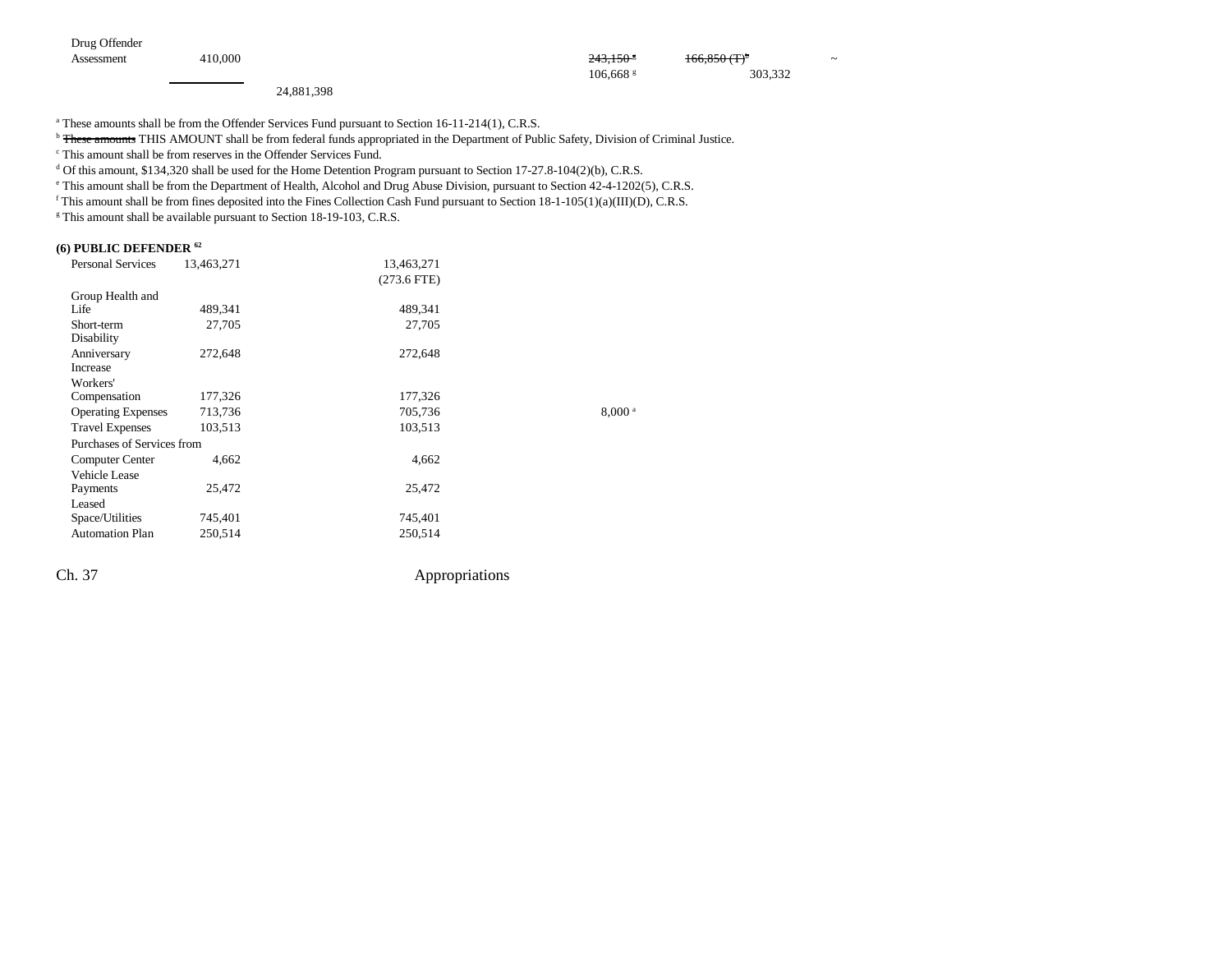|                                                       |                                      |                          | <b>APPROPRIATION FROM</b>     |    |                               |                            |                             |    |                             |                                |  |
|-------------------------------------------------------|--------------------------------------|--------------------------|-------------------------------|----|-------------------------------|----------------------------|-----------------------------|----|-----------------------------|--------------------------------|--|
|                                                       | <b>ITEM &amp;</b><br><b>SUBTOTAL</b> | <b>TOTAL</b>             | <b>GENERAL</b><br><b>FUND</b> |    | <b>GENERAL</b><br><b>FUND</b> |                            | <b>CASH</b><br><b>FUNDS</b> |    | <b>CASH</b><br><b>FUNDS</b> | <b>FEDERAL</b><br><b>FUNDS</b> |  |
|                                                       | \$                                   | \$                       | \$                            | \$ | <b>EXEMPT</b>                 | \$                         |                             | \$ | <b>EXEMPT</b>               | \$                             |  |
| <b>Contract Services</b><br>Conflict of               | 20,000                               |                          | 20,000                        |    |                               |                            |                             |    |                             |                                |  |
| Interest <sup>63</sup>                                | 4,624,787                            |                          | 4,624,787                     |    |                               |                            |                             |    |                             |                                |  |
|                                                       | 5,877,838                            |                          | 5,877,838                     |    |                               |                            |                             |    |                             |                                |  |
| <b>Public Defender</b>                                |                                      |                          |                               |    |                               |                            |                             |    |                             |                                |  |
| Overload                                              | 487,194                              |                          | 487,194                       |    |                               |                            |                             |    |                             |                                |  |
|                                                       |                                      | 21,405,570<br>22,658,621 |                               |    |                               |                            |                             |    |                             |                                |  |
| <sup>a</sup> This amount shall be from training fees. |                                      |                          |                               |    |                               |                            |                             |    |                             |                                |  |
| TOTALS PART IX                                        |                                      |                          |                               |    |                               |                            |                             |    |                             |                                |  |
| (JUDICIAL)                                            |                                      | <del>\$147,958,552</del> | \$129,418,169                 |    |                               | $$18,097,339$ <sup>a</sup> |                             |    | \$443,044"                  |                                |  |
|                                                       |                                      | \$150,812,659            | \$131,970,750                 |    |                               | \$15,492,559               |                             |    | $$3,046,018$ <sup>a</sup>   | \$303,332                      |  |

<sup>a</sup> Of these THIS amounts AMOUNT,  $\frac{63,046,011}{2,882,418}$  contains a (T) notation.

**SECTION 2.** Section 12 (2) and (3) of chapter 1, Session Laws of Colorado 1993, First Extraordinary Session, are amended to read:

SECTION 12. **Appropriation.** (2) In addition to any other appropriation, there is hereby appropriated, out of any moneys in the general fund not otherwise appropriated, to the judicial department, for the fiscal year beginning July 1, 1993, the sum of one million eighty-three thousand two hundred sixty-six dollars (\$1,083,266) and 46.3 FTE, NINE HUNDRED THIRTY-SEVEN THOUSAND,